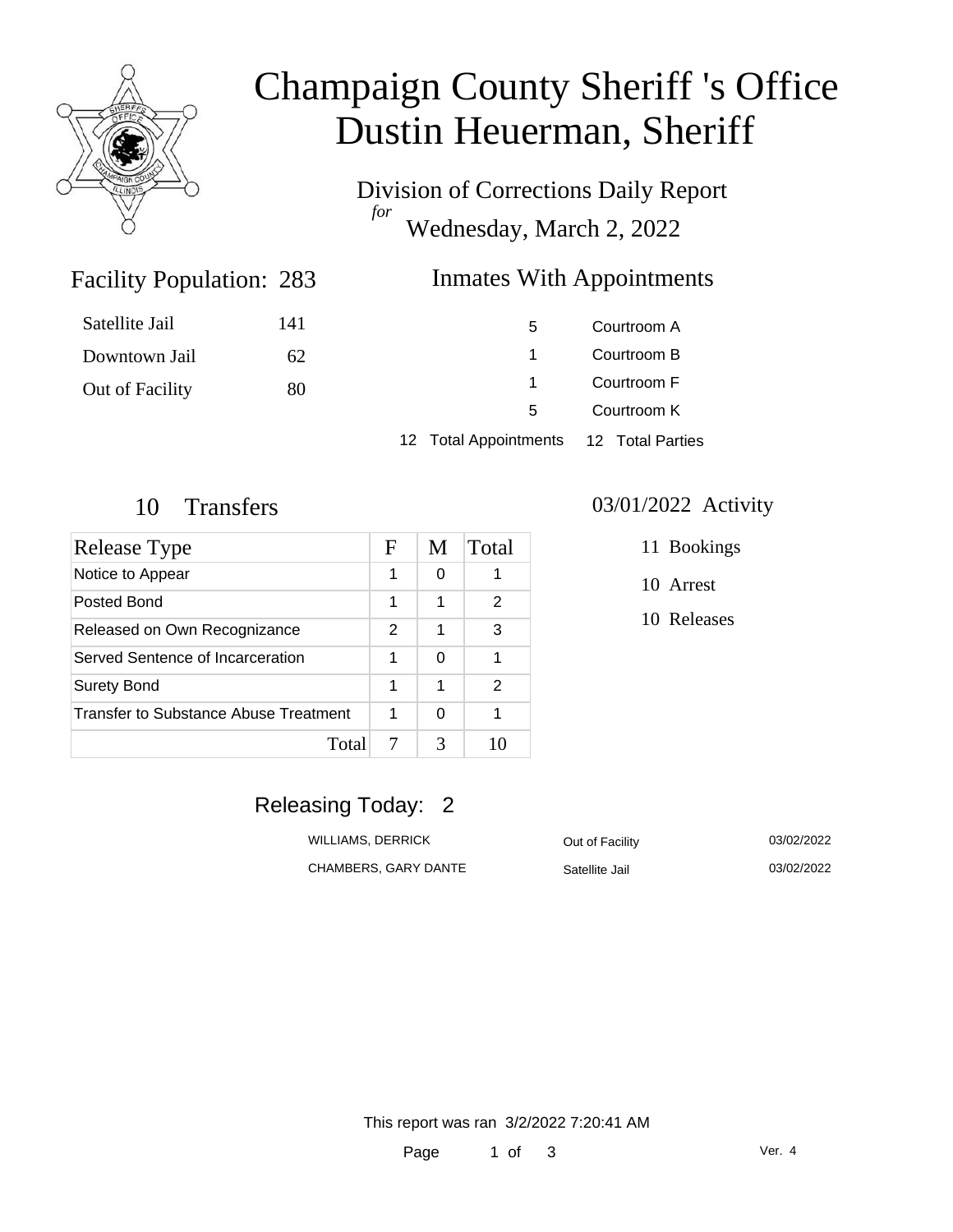

# Champaign County Sheriff 's Office Dustin Heuerman, Sheriff

Division of Corrections Daily Report *for* Wednesday, March 2, 2022

#### Custody Status Count

- Direct Criminal Contempt 1
- Electronic Home Dentention 13
	- Felony Arraignment 4
	- Felony Pre-Sentence 5
		- Felony Pre-Trial 210
	- Felony Pre-Trial DUI 4
	- Felony Sentenced CCSO 8
	- Felony Sentenced IDOC 26
		- Hold Other 1
	- Misdemeanor Arraignment 1
		- Misdemeanor Pre-Trial 4
			- Petition to Revoke 2
			- Remanded to DHS 4
				- Total 283

This report was ran 3/2/2022 7:20:41 AM